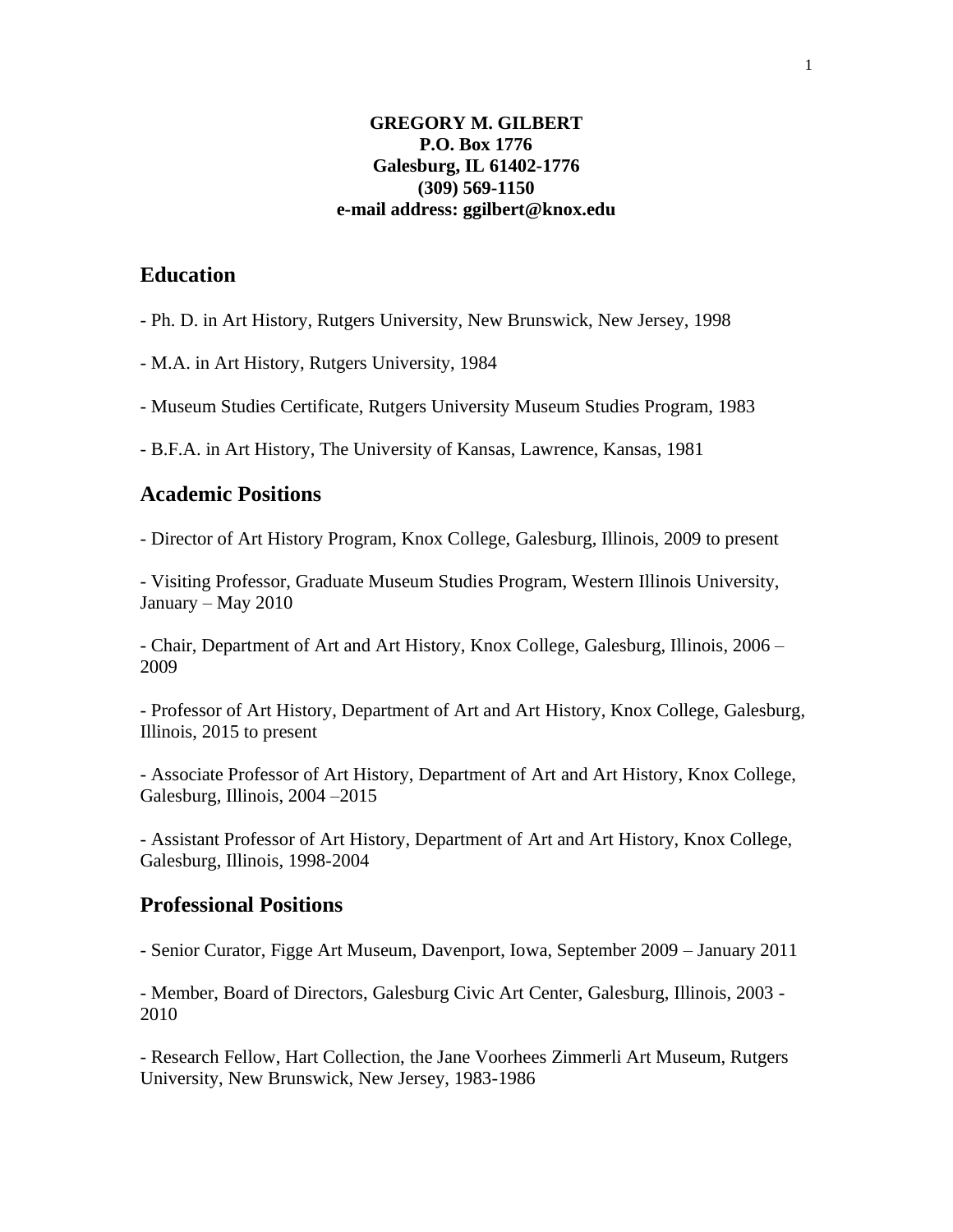### **Fellowships, Awards and Scholarships**

- Dedalus Foundation Visiting Scholar at the Archives of American Art Fellowship, January 2015

- Faculty Exceptional Achievement Award September 2014

- Faculty participant, "Making and Meaning in Medieval, Renaissance, and Baroque Europe (c. 1300-1625) seminar, Allen Memorial Art Museum, Oberlin College, sponsored by the Council of Independent Colleges and the Samuel H. Kress Foundation, June 17-22, 2012

- Philip Green Wright/Lombard College Prize for Distinguished Teaching, 2002

- Knox College Faculty Grant Recipient – U.S. Department of Education, Undergraduate International Studies and Foreign Languages Program, research travel to Austria, Germany and the Czech Republic, Summer 2002

#### **Publications**

#### **Books**

*- George Overbury "Pop" Hart: His Life and Art*, The Rutgers University Press, 1986

#### **Essays in Books**

- "Federal Art in the Midwest in the 1930s and the Meeting of Rural and Urban Cultures: A Challenge to Grant Wood's 'Revolt Against the City'," in Volume 2 "Rediscovering the American Midwest Series" *The American Midwest in a Scattering Time: How Modernism Met Midwestern Culture*," Hastings College Press, 2018

- Editor, "Death and Mourning in American Art – Open Session." *Constructions of Death, Mourning and Memory Conference Proceedings*, The WAPACC Organization, 2006

- "A.T. & T. Corporate Headquarters" in the *Critical Edge: Controversy in Recent American Architecture*, MIT Press, 1985

### **Articles**

- "*View* Magazine and the Mass Visual Culture of World War II," *Arts*, 9 (2) 2020

- "*The Offer of Education*: George Rickey's Knox College Mural Reborn," *Knox Magazine*, vol. 29, issue 1 (Spring) 2010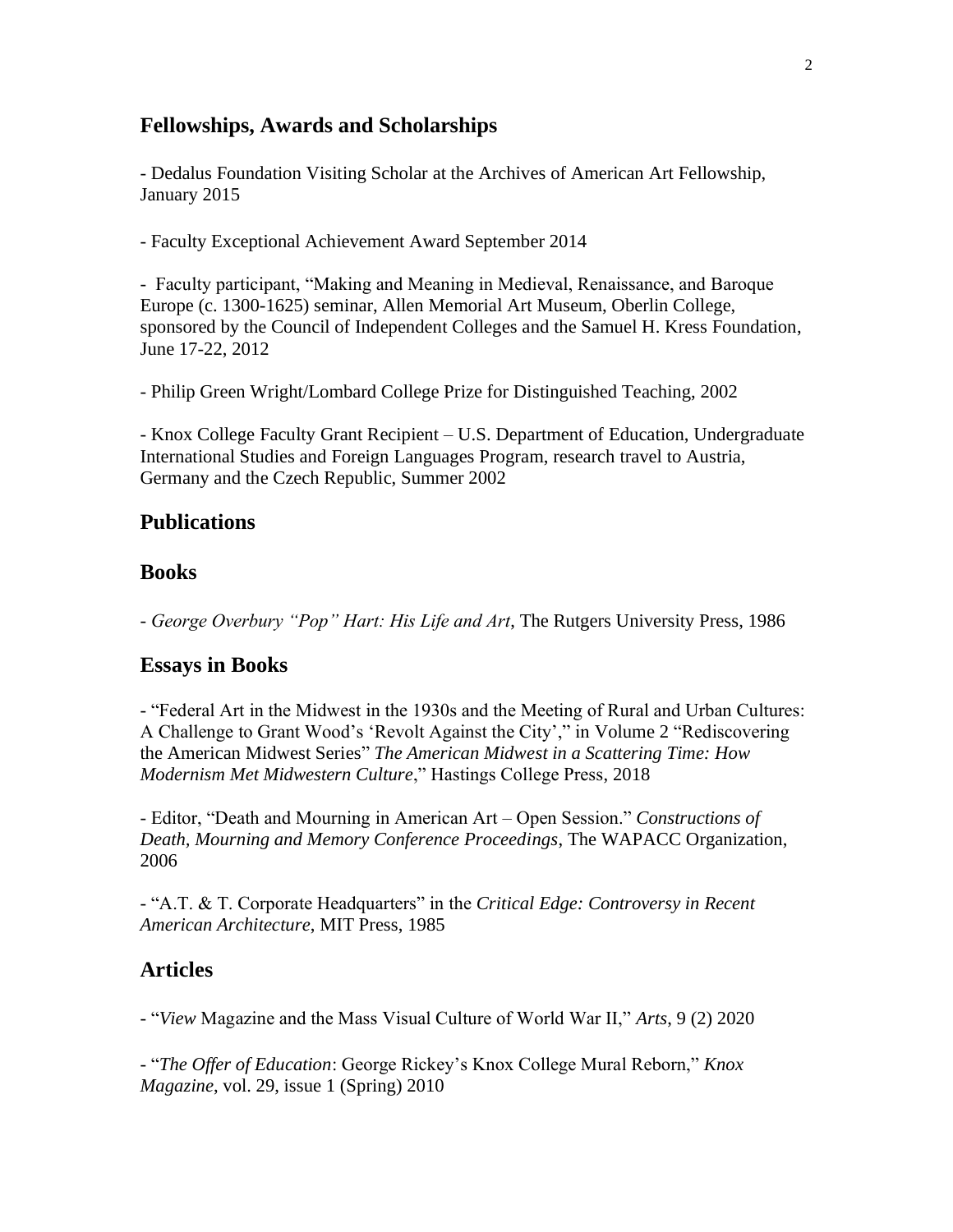- "Robert Motherwell's World War II Collages: Signifying War as Topical Spectacle in Abstract Expressionist Art," *Oxford Art Journal*, vol. 27, no. 3, 2004

- "An Interview with Rosalind Krauss," *The Rutgers Art Review*, vol. 11, 1990

# **Encyclopedia Entries**

**-** "Robert Motherwell" in the *Routledge Encyclopedia of Modernism*, Routledge, 2016

**-** "George Overbury 'Pop' Hart" in *The Encyclopedia of New Jersey*, The Rutgers University Press, 2003

- "Artists and Entertainers" in the *Encyclopedia of AIDS*, Fitzroy Dearborn Publishers, 1998 ("Editor's Choice" Award for Reference Booklist/Reference Books Bulletin; "Outstanding Reference Book" Award by the New York Public Library Annual Reference Awards)

# **Book Reviews**

- "The Hell of Modern Media: On Robert Rauschenberg's Dante Series," *The Art Newspaper*, September 9, 2017

- "Robert Motherwell at 100," *The Art Newspaper*, April 2, 2016

- "Monuments to Absence," review of *Charles Ray: Sculpture 1997-2014*, Michael Fried, Richard Neer, et al, Hatje Cantz Verlag, 2014, *The Art Newspaper*, January 9, 2016

- Review of *Robert Motherwell Paintings and Collages: A Catalogue Raisonné, 1941- 1991*, Jack Flam, Katy Rogers, and Tim Clifford, Yale University Press, 2012, *Sehepunkte,* vol. 14, no. 12, 2014

- "Robert Motherwell: In His Own Words - Again," review of *The Collected Writings of Robert Motherwell*, ed., Stephanie Terenzio, University of California Press, 1999, *Art Journal*, vol. 60, no. 3, Fall 2001

- Review of *Vladimir Kandelaki: Between Two Worlds,* Matthew Baigell, et al, Cross-Cultural Communications Press, 1998, *Aurora: The Journal of the History of Art*, vol. 2, 2001

## **Exhibition Catalogues**

- *A New Deal for Illinois: The Federal Art Project Collection of Western Illinois University*, Western Illinois University Art Gallery, 2013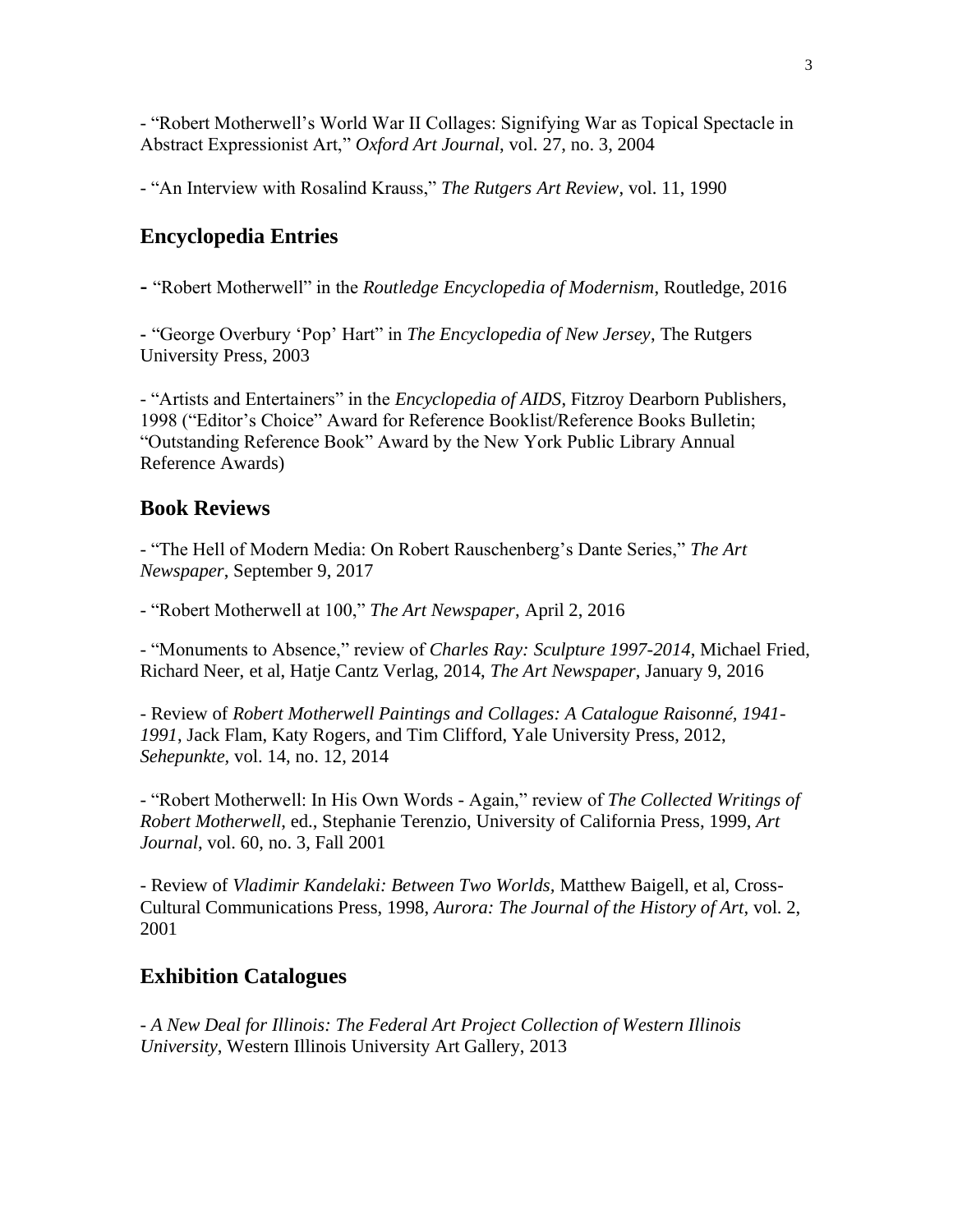**-** *Scale: Ceramic Forms and Photographic Landscapes*, Figge Art Museum, Davenport, Iowa, 2011

- *Beyond Fifteen Minutes of Fame: Andy Warhol's Photographic Legacy*, Augustana College Art Museum, Augustana College, 2009

- *Touched by the Hands of God: Michelangelo's Models*, Figge Art Museum, Davenport, Iowa, 2009

- Catalogue entry for George Overbury "Pop" Hart's *Bathing Beach*, in *The Spencer Collection of American Art*, Spanierman Gallery, New York, 1990

*- Leo Amino: Sculpture 1945-1984*, The Jane Voorhees Zimmerli Art Museum, Rutgers University, 1984

- *Decorative Art in France – The 1920s and 1930s: Selections from a New Jersey Collection*, The Jane Voorhees Zimmerli Art Museum, Rutgers University, 1984

- "Theodore Rozak," "Ibram Lassaw" and "Paul Kelpe," in *Beyond the Plane: American Constructions 1935-1965*, New Jersey State Museum, Trenton, 1983

- "Harry Gottlieb and the Development of Serigraphy," in *Harry Gottlieb: Silkscreen and Social Concern in the WPA Era*, The Jane Voorhees Zimmerli Art Museum, Rutgers University, 1983

- "Frank Olin Marvin," "Birger Sandzen" and "Arthur Hall," in *Kansas Printmakers*, The Spencer Museum of Art, The University of Kansas, 1981

### **Exhibitions Curated**

- "A New Deal for Illinois: The Federal Art Project Collection of Western Illinois University," Figge Art Museum, Davenport, Iowa, 2013; Western Illinois University Art Gallery, Macomb, Illinois, 2014

- "Global Currents: The John Deere Art Collection," Figge Art Museum, Davenport, Iowa, 2010

- "Scale: Ceramic Forms and Photographic Landscapes," Figge Art Museum, Davenport, Iowa, 2010

- "Frank Lloyd Wright: The Art of Living," Figge Art Museum, Davenport, Iowa, 2010

- "Beyond Fifteen Minutes of Fame: Andy Warhol's Photographic Legacy," Augustana College Art Museum, Augustana College, 2009